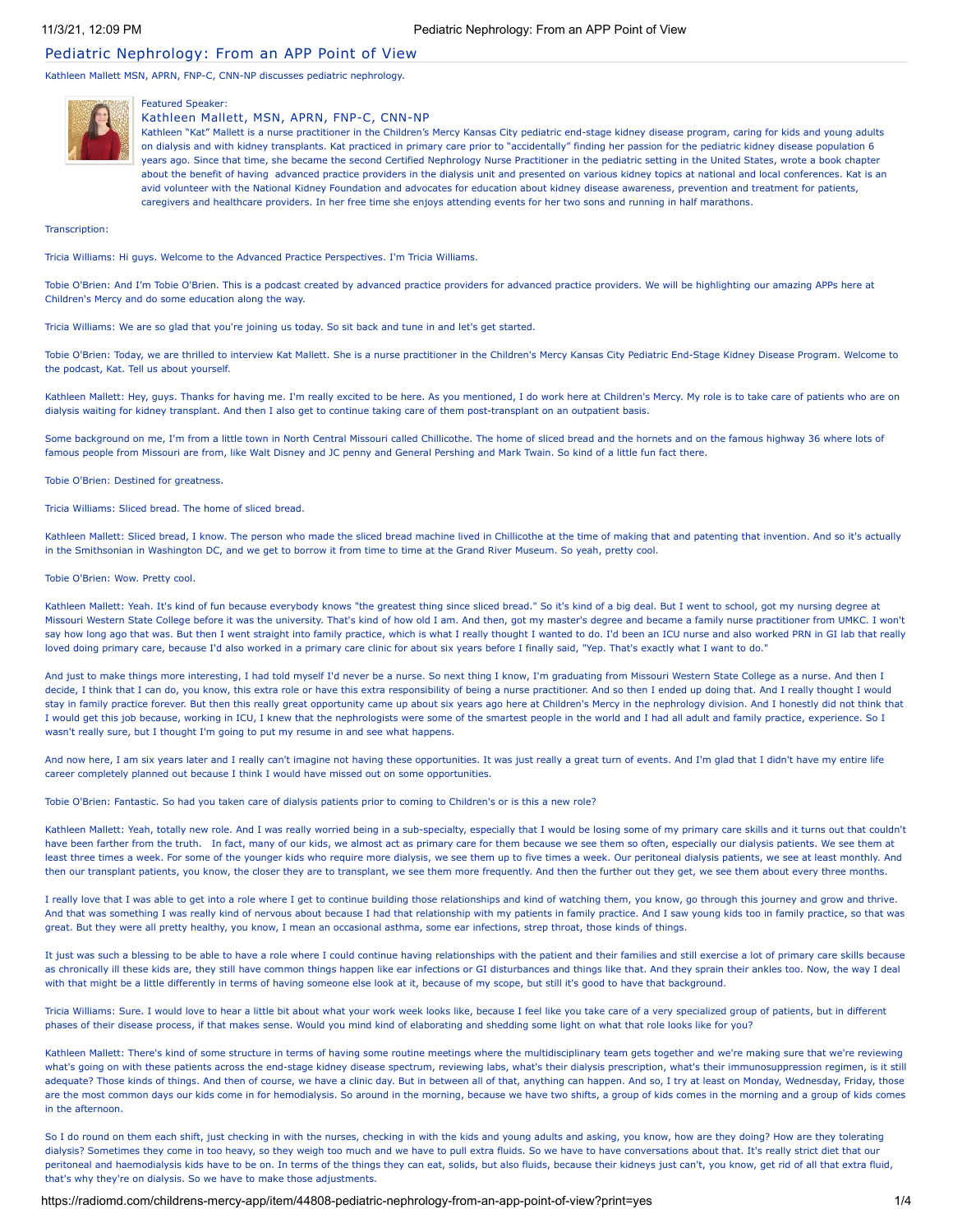# 11/3/21, 12:09 PM Pediatric Nephrology: From an APP Point of View

So there's a lot of conversations like that. Re-educating, encouraging, reinforcing. And then for the transplant patients, we do biopsies for them on intervals to make sure that their kidney doesn't have some signs of rejection that maybe we're not able to see on their routine labs, which unfortunately we have seen some kids with rejection where their labs looked great. So that's the reason why we do these surveillance biopsies so often. I'm doing history and physicals for them.

Tricia Williams: Do you perform the biopsies yourself or do you just get them ready to like going

Kathleen Mallett: the operating room?

No, I did not perform the biopsies, but there's a lot of collaboration. Nurse practitioners are care coordinators a lot of times, right? We're kind of the hub where we know what's going on and kind of all of our resources. Who do we talk to? Who do we make sure this box is checked and this person knows what's going on? Things like that. So that's a lot of what happens with those biopsies too, obviously in partnership with the transplant coordinators. So it definitely takes a village, but yeah.

And then things happen. "This patient's not feeling well on hemo. Can you come check on them?" Or, urgently, this patient is at home, a transplant patient and they don't feel well or they're being seen in their local emergency department, you know, we think need to be admitted, so jumping on that and getting care coordinated for that. And that's just the patient facing side of things.

So then there are plenty of projects. We're a very active division, always trying to work on things that improve care for these patients. So I weed a couple of projects through a national collaborative for dialysis, and weed some division-specific projects that we're working on. And finding time to do all that is sometimes a challenge, but it keeps me busy and I really love the variety and I like being busy.

Tobie O'Brien: Oh, wow. You are busy. Will you tell me a little bit about the nurse practitioner group or the advanced practice group within nephrology? It sounds like you mainly take care of dialysis patients and do lead these other projects. Is there a group that sees new patients coming in just for like, I guess, whatever your general nephrology problem might ho?

Kathleen Mallett: Right. So the way that the nephrology division utilizes advanced practice providers doesn't seem unique to me, but it might be for other people listening. So we have a nurse practitioner, Leslie Moale, who runs the hypertension clinic. We have a nurse practitioner, Ashley Auffert, who does a lot of kind of the enuresis bedwetting clinics; Lora Bear, who does a lot of regular renal, we call them regular renal kids that maybe have been referred from outside providers and they kind of need to be seen. There was a bump in their creatine, you know, things like that. And then is Tyson Moore, who is the other, there are two of us that do the end-stage kidney disease patient care on an outpatient basis.

Tyson and I do not have to do inpatient responsibilities, but the other three nurse practitioners do share that. We partner really closely with them because our kids are so complex. Oftentimes, they are admitted, you know, we're kind of people that they're coming to first. "Hey, what's their medications schedule? What's their story? What's their history?" And then again, we're participating in a lot of those kind of multidisciplinary meetings with inpatient team just to provide backgrounds and give insight into these kids that are very chronically ill.

Tricia Williams: It goes back to your theory of it takes a village to care for these patients, right? I would really like to loop back around. You said that you are working on a national collaborative. I would love to hear more about that and kind of your journey with that and what that entails.

Kathleen Mallett: This particular collaborative is through the Children's Hospital Association. It's called the SCOPE Collaborative and it's a collection of, I think we may have somewhere around close to 50 children's hospitals across the nation that take care of pediatric dialysis patients. So this is a dialysis-specific collaborative.

The project that I'm currently leading is related to exit site care for peritoneal dialysis patients. So peritoneal dialysis is where we use the membrane of the abdomen to kind of get that cleaning and that extra fluid off, that way the kids can do that at home. They usually do that every night while they're asleep. It takes a qualified family to be able to do that because they're the ones doing that at home. But it saves them from having to come into the dialysis unit several times a week and sit in a chair for several hours.

A very high risk issue for these patients is peritonitis. And one of the first things that is a risk factor is if they get these exit site infections where that catheter is coming out of their body. So the dressing changes are very important. The family's trained very specifically on how to do that. And then we evaluate that at least on a monthly basis.

Confusion around that is like how to score those. And if they look questionable and, "I don't know, it's a little red, but maybe it's not quite infected, you know, what are we going to do with that?" There are a couple of scoring systems out there, but none of them are validated in the pediatric population. So that's something that this collaborative and my innovation group is working on, is trying to standardize that, and give pediatric providers a validated, consistent, reliable tool so that we can see across the spectrum of presentations from the very healthy healed exit site to the ones that are obviously infected, but it's kind of the ones in the middle where it gets a little confusing and everyone's got their own subjective opinion on what that looks like. So very important work. Very exciting because if we can prevent peritonitis, then we can prevent hospitalizations and hospital costs from rising, especially in this population. So, very exciting.

Tricia Williams: Yeah, very important work. And I love that it's on a national level and that you're collaborating with other providers across the nation. That's fantastic.

Tobie O'Brien: Well, tell me a little bit about you being a certified nephrology nurse practitioner. Can you talk about that a little bit?

Kathleen Mallett: Yeah, so there's a nephrology nurse association called ANNA, the American Nephrology Nurses association, and they offer a specialized certification called the certified nephrology nurse practitioner. They have different levels, some for like dialysis technicians, also just like the RN level, the certified nephrology nurse.

So there are several of these nurse practitioners in the United States, but there are only three of us now that are in the pediatric study. So the first one was a colleague from Texas. And then I was number two and then my colleague, Tyson Moore, is the third one. So pretty exciting that two of us out of the three are from Children's Mercy.

It was kind of a tough certification because it's really geared more so towards adults. And so adult dialysis and transplant care looks a little different from pediatrics. So there's some basic information, but there are meds and things and other like HIV and hepatitis C and you know, things like that the adults may have more issues with that we don't really see in our pediatric population. So we had to be tested on those things too.

It's just such a small network of pediatric end-stage kidney disease providers in the United States, I mean, thankfully, right? But there's still never enough. There's not enough to say, "Oh, there's a specific certification for the pediatric nurse practitioners." So it is what it is, but it was still great go through that process. First test I've ever had to take twice and that was humbling.

Tricia Williams: Humbling, yeah.

Kathleen Mallett: Yeah. But I'd already put all the time in, you know, and so I was like, "I'm passing this."

Tobie O'Brien: Oh, yeah. For sure.

Tricia Williams: Well, you know, congratulations to you and your colleague, Tyson, for first of all being brave enough to take that test. Sounds like it's pretty adult-based. I know in our otolaryngology world, we have a certification exam as well, but it's very adult-based. And a lot of us shy away from that exam because of it. And I have talked to colleagues across the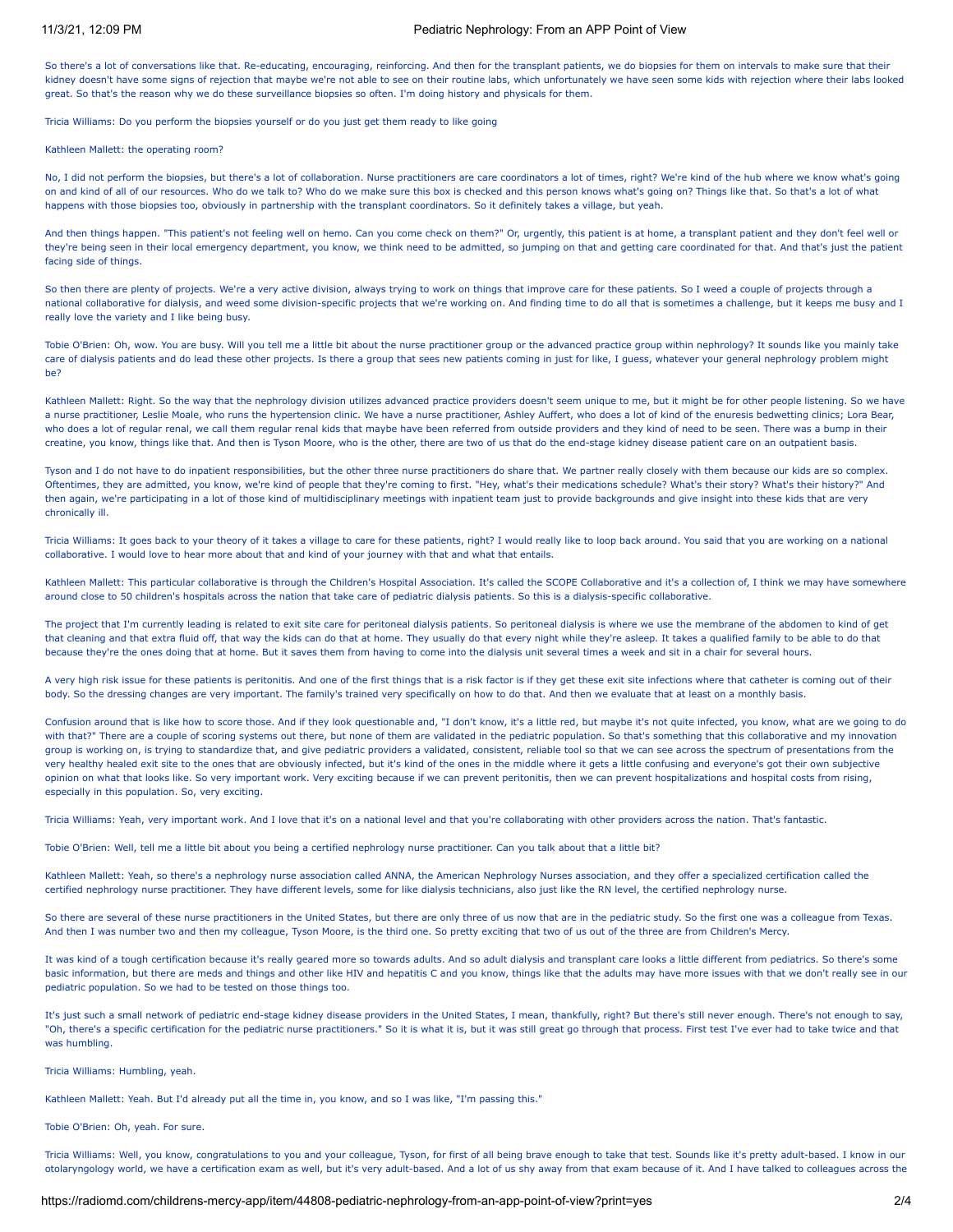# 11/3/21, 12:09 PM Pediatric Nephrology: From an APP Point of View

nation about this, that we won't set for it, because of that. So we are currently looking into possibly developing a pediatric-focused certification exam for us, instead of the adultbased. But that's just really in its mitosis and meiosis stages of development.

So really I congratulate you for being brave enough to step up and take that. I know that you're really a huge advocate for advanced practice providers in the nephrology, arena. And I would love to talk to you about a book chapter. I know that you have written a book chapter in regards to this, and I would love for you to talk to us about your book chapter, because that's a huge success story for you.

Kathleen Mallett: It is. And gosh, like I said before, if I had planned out my career path the way I thought it was going to go, I would be in sports medicine, you know, or still in family practice. And certainly, all the things I've been able to do, I'm just excited and blessed and I'm like, "Wow, I never would have guessed. This is where I would be." But now that I'm taking care of this population, I love it so much. And yes, I will shout it from the rooftops, you know, that there's a place for the nurse practitioner for sure in this population.

I've also been blessed, as I've heard in some of the other podcasts about having a cheering section that supports you and believes in you. I mean, our division is so great at supporting each other and I have a great boss, Brad Warady, who has really helped me have a lot of opportunities too. And one of them is this book chapter. He and a couple of his colleagues are the editors for what's considered the pediatric dialysis Bible. So it's kind of like everyone covets this book and wants it. And he said, "Hey, why don't you and Jessica," which is my colleague from Texas, "You guys should write a chapter about how APPs function in the pediatric dialysis unit." And I was like, "You want me to do what? Write a book chapter?"

#### Tricia Williams: You said yes that.

Kathleen Mallett: Okay. I've never done that before, so let's try it, you know? It was just really a great honor. I mean, we really got to highlight our role in being first-line providers, being able to start ordering tests if something doesn't look right, being able to be the first ones there at the chair side when our patients might not be feeling well on dialysis or if their line isn't functioning or they're having a reaction to dialysis. I mean, there's lots of acute and chronic things that we're first-line providers for.

We're also the common thread for these patients between the physicians and the nurses and, you know, just a piece of the multidisciplinary pie, but we're pretty consistent in coordinating their care and visiting with them all the time. So that was one thing we were able to highlight. And also just all the quality improvement projects we can do in terms of meeting measures for making sure their anemia is well-controlled or they're getting immunized appropriately, so that they're getting ready for transplant. How do we help them build good transition programs so that they can transfer to an adult dialysis setting if they're not transplanted first? How do we help ease that transition as they go from the milder stages of chronic kidney disease towards that dialysis and transplant spectrum, where their kidney function is so poor that they really need those interventions? How do we educate them on that?

So there are so many wonderful ways that we get to perform and it's not the typical, you know, seeing patients in clinic several days a week. It's just a little more behind the scenes, a little less tangible maybe, you know, from what other people are used to. But it was really great to be able to sit down and brainstorm and go, "Gosh, we really do a lot." I mean, nurse practitioners tend to be a little humble and a little self-deprecating like, "Oh, don't look at me. And it's just what we do." And that's okay to a point, but, man, it was just really great to sit down with Jessica Geer and say, "Wow, we really fill a lot of gaps." And this is important. This is what improves our patient outcomes. Like the exit site care that I'm taking part in, you know, how do we continue to improve outcomes for these patients? And there are so many different ways that we're able to do that. So grateful for the opportunity to put that in a book that's used internationally. I mean, it's really phenomenal. And I'm talking about it, but I still can't even like wrap my head around the fact that this has happened.

Tobie O'Brien: How long did it take you? I'm so curious, how long did it take you guys to write this chapter?

Kathleen Mallett: Yeah. So I think all told it took us about a year to write the chapter. And then of course, all the other chapters in the book, this is the first year for this chapter, by the way, in this first edition for it.

### Tobie O'Brien: Amazing!

Kathleen Mallett: Right. So all the other chapters had to be reviewed, make sure everything's still current in terms of the information that's in there. So the book finally came out and is published that I have a hard copy. I just got it in March, I think. So I actually wrote the chapter almost three years ago, so it's definitely not a oh-you-write-it-and-instantgratification.

Tricia Williams: Yeah, publication doesn't happen that way, does it?

#### Kathleen Mallett: No. No, it doesn't.

Tricia Williams: You said a couple of things. It's a very common theme that as nurse practitioners, we are very humbling and we do not like to shout out our accolades and say how fantastic we are. But Kat, you need to know that what you did for your subspecialty and the APRNs and the physician assistants in your sub-specialty is amazing. It is amazing. You're getting your voices heard. You're telling people, physicians, other providers, general practice, what the relevance and importance of your role is in your subspecialty. So kudos to you and shout from the rooftops of how amazing you are.

### Tobie O'Brien: Yeah, I agree. Tricia.

Kathleen Mallett: Yeah, thank you. It's so exciting. I mean, I also gave a talk on this at a dialysis conference right before COVID happened. And it's just so fascinating because I've had other dialysis directors, pediatric dialysis directors, reach out to me and say, "You know, I think we need to incorporate a nurse practitioner or a PA into our dialysis program. And so how did you do that?" Or other nurses have said, "Hey, we really want to incorporate that role. Can you give us kind of a framework for what that looks like, where you are so that we can take this to our administration and really advocate for this role?" And so, I mean, wow. And I love that because I love us and I will not really toot my own horn, but I will to everyone else's, you know, and I'm a cheerleader at heart, and so let's collectively do this together.

Tricia Williams: I'll toot your horn for you. You're a trailblazer, sister. Toot toot.

Tobie O'Brien: For sure.

### Tricia Williams: Nicely done.

Kathleen Mallett: Thank you.

Tobie O'Brien: Absolutely. Kat, thank you so much for joining us today. We loved hearing about your role in nephrology and all of the things that you do in your group and of course your book chapter, which we are obviously so proud of you for.

So we end each episode with the same question we ask everybody. So we want to know, and it does sound like, again, you did not think your life was going to go this way. If you had planned out, it would have been something different. So we want to know what advice you would give to your old self, like yourself right after you graduated with your family nurse practitioner degree? What advice would you give yourself self?

Kathleen Mallett: I think just to continue to be open to opportunities, even if you're not really sure how it's going to work out. I mean, take the chance.. Figure out what inspires you,